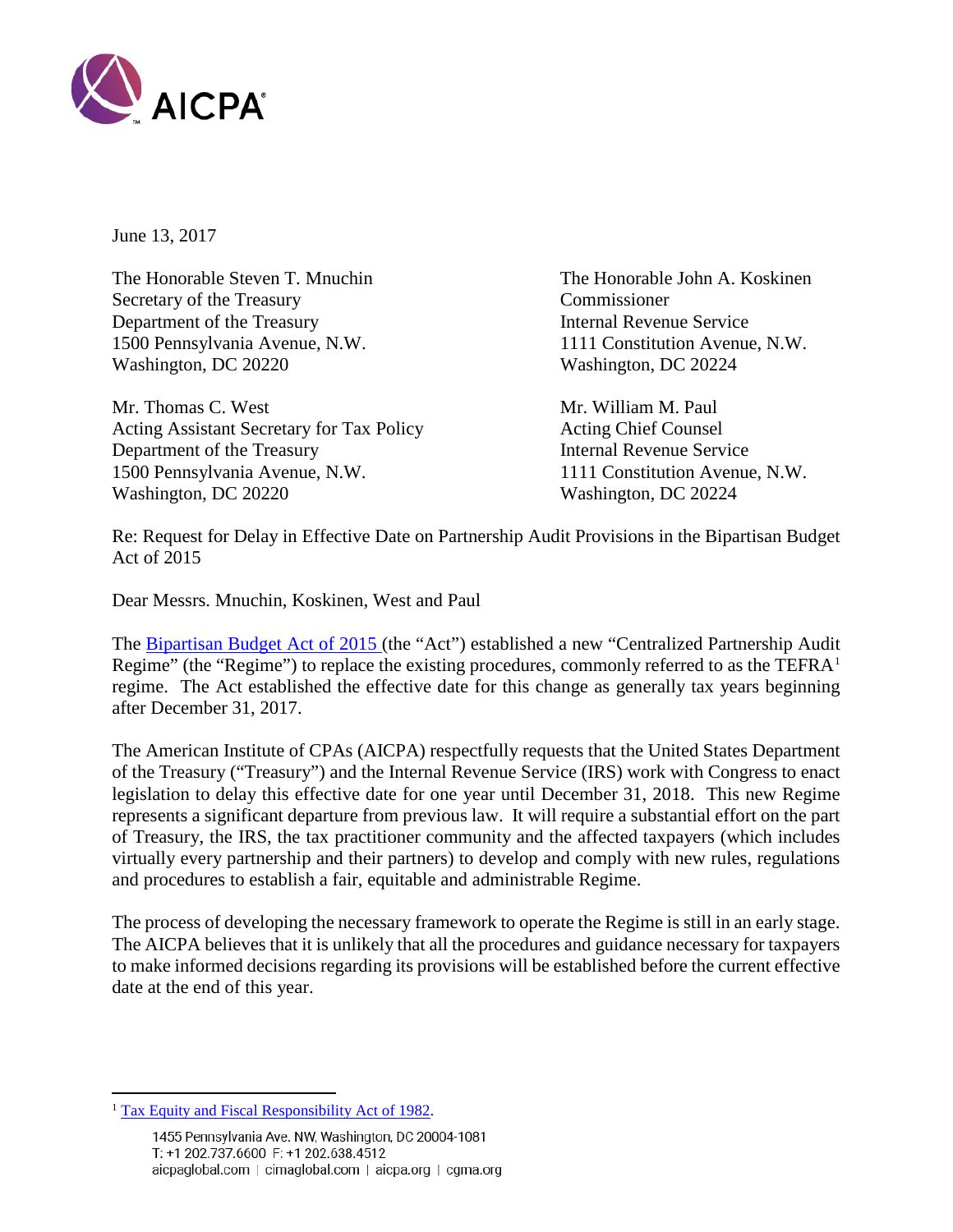The Honorable Steven T. Mnuchin The Honorable John A. Koskinen Mr. Thomas C. West Mr. William M. Paul June 13, 2017 Page 2 of 5

In order to effectuate this delay, four slight changes to section 1101 of the Act are needed. We provide our suggested revisions to the Act below, followed by several specific issues and concerns that warrant delaying the effective date.

#### **AICPA Recommended Revisions to Delay Effective Date**

Public Law No. 114-74 - BIPARTISAN BUDGET ACT OF 2015

SEC. 1101. PARTNERSHIP AUDITS AND ADJUSTMENTS.

" $(g)$  (1) In general. --Except as otherwise provided in this subsection, the amendments made by this section shall apply to returns filed for partnership taxable years beginning after December 31, 2017 2018.

 (2) Administrative adjustment requests. --In the case of administrative adjustment request under section 6227 of such Code, the amendments made by this section shall apply to requests with respect to returns filed for partnership taxable years beginning after December 31, 2017 2018.

 (3) Adjusted partners statements. --In the case of a partnership electing the application of section 6226 of such Code, the amendments made by this section shall apply to elections with respect to returns filed for partnership taxable years beginning after December 31, 2017 2018.

 (4) Election. --A partnership may elect (at such time and in such form and manner as the Secretary of the Treasury may prescribe) for the amendments made by this section (other than the election under section 6221(b) of such Code (as added by this Act)) to apply to any return of the partnership filed for partnership taxable years beginning after the date of the enactment of this Act and before January 1, 2018 2019."

Red strike-though represents deleted language. Red represents new language.

#### **Issues and Concerns Supporting a Delay in Effective Date**

#### **1) Necessary Regulations Have Not Been Issued by Treasury and the IRS**

On January 18, 2017, Treasury and the IRS issued a Notice of Proposed Rulemaking (REG-136118-15) for this new "Centralized Partnership Audit Regime." Those proposed regulations were not submitted to the Federal Register prior to a regulatory freeze imposed by the new administration and have since been withdrawn. It remains unclear when the Treasury and the IRS will reissue these proposed regulations and publish them in the Federal Register.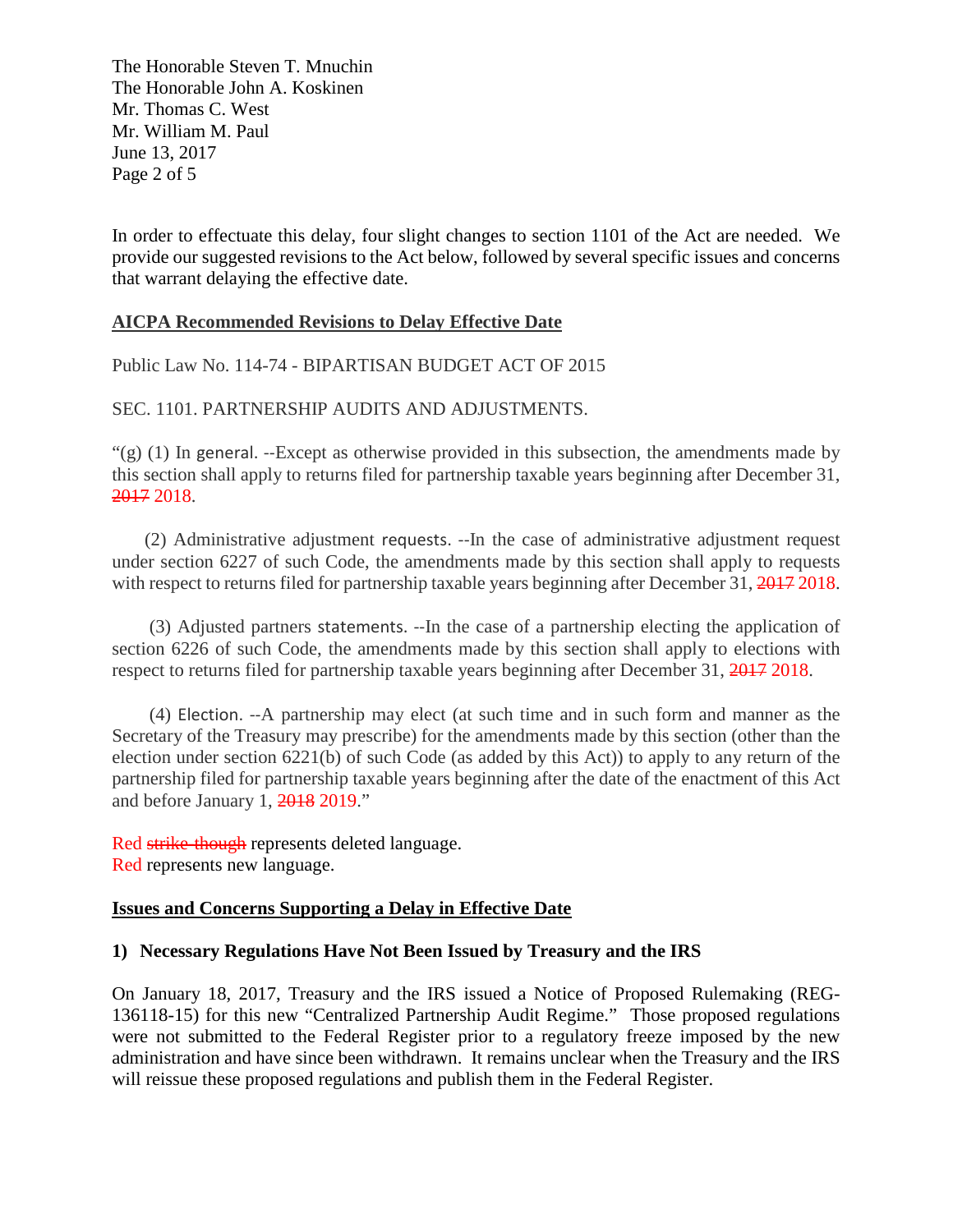The Honorable Steven T. Mnuchin The Honorable John A. Koskinen Mr. Thomas C. West Mr. William M. Paul June 13, 2017 Page 3 of 5

Typically, Treasury and the IRS allow a 90-day comment period on proposed regulations, followed by a public hearing. Even if the period were reduced to 60 days, the earliest a public hearing could occur is sometime in late August. That schedule would allow Treasury and the IRS a mere four months to review and analyze the substantial number of public comments anticipated from tax practitioners, affected taxpayers and other interested parties, prepare substantive responses to these comments, and draft a new regulatory preamble and, presumably, temporary regulations.

Issuance of temporary regulations mere days, weeks or even months prior to their effective date for a procedural section of the Internal Revenue Code which will require significant and immediate decisions by taxpayers is inefficient and imposes undue burdens on taxpayers and the IRS.

# **2) The Withdrawn Regulations Contained Significant Gaps**

Even if taxpayers were willing to take actions and make decisions based on the proposed and then withdrawn regulations, there are significant areas of concern with them. For example, the critical question of how to apply adjustments to partners' outside basis and capital accounts, as well as the partnership's basis and book values, was reserved. Without any guidance on how the new Regime will affect such basic elements of subchapter K, taxpayers are unable to make informed decisions, particularly on needed revisions to their partnership agreements.

## **3) Proposed Technical Corrections Bill Would Clarify and Modify Elements of the Regime**

On December 6, 2016, the Tax Technical Corrections Act of 2016 (the "Bill") was introduced in the  $114<sup>th</sup>$  Congress as H.R. 6439<sup>[2](#page-2-0)</sup> and S. [3](#page-2-1)506<sup>3</sup> on a bipartisan, bicameral basis. The Bill would directly impact and significantly change portions of the Regime. These changes provide improvements to the IRS's ability to fairly and equitably administer the new regime, while reducing the administrative burdens on both the IRS and taxpayers. They also provide additional certainty to taxpayers regarding their obligations following an examination, while better assuring that the proper amount of tax is imposed on the appropriate taxpayer.

The proposed (and subsequently withdrawn) regulations reference the possibility that enactment of the technical correction provisions in the Bill may occur and the likely need to modify and reissue portions of the regulations after these technical corrections are enacted.

## **4) The Impact on Financial Reporting Standards Remains Unclear**

Partnerships preparing financial statements under Generally Accepted Accounting Principles (GAAP) will require guidance on how to report not only actual assessments imposed and paid, but

 $\overline{a}$ <sup>2</sup> H.R. 6439 - [Tax Technical Corrections Act of 2016.](https://www.congress.gov/bill/114th-congress/house-bill/6439)

<span id="page-2-1"></span><span id="page-2-0"></span><sup>3</sup> S. 3506 - [Tax Technical Corrections Act of 2016.](https://www.congress.gov/bill/114th-congress/senate-bill/3506)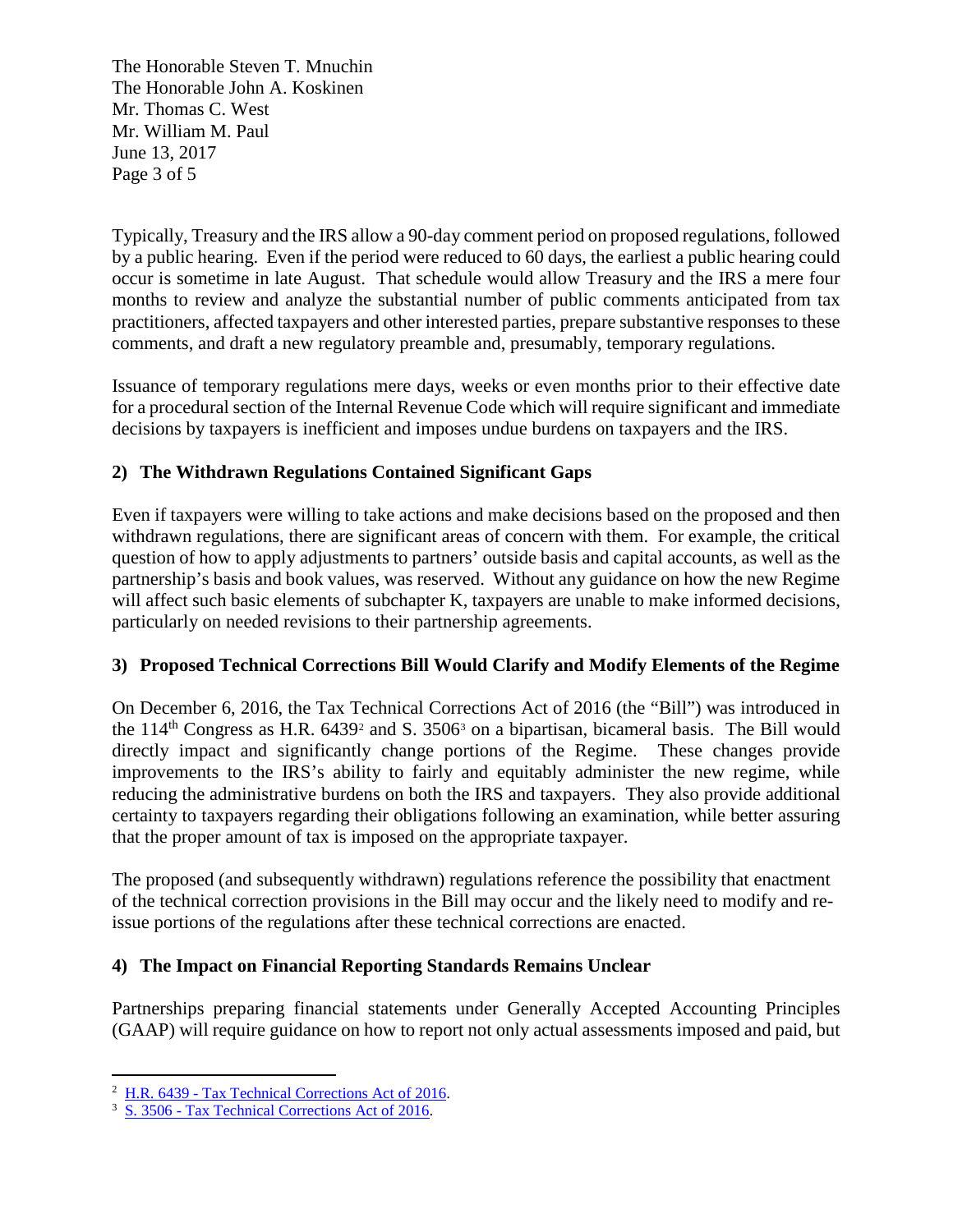The Honorable Steven T. Mnuchin The Honorable John A. Koskinen Mr. Thomas C. West Mr. William M. Paul June 13, 2017 Page 4 of 5

potential future examinations and assessments. As an example, the relevance of ASC 740, *Income*  Taxes<sup>[4](#page-3-0)</sup>, and FAS [5](#page-3-1), *Accounting for Contingencies<sup>5</sup>* are among the concerns that accounting professionals have raised.

There remains a significant lack of clarity and substantive disagreements among tax and accounting professionals on the question of whether payments made to the IRS as a result of examinations under the new Regime represent obligations of a partnership or merely payments by a partnership on behalf of its partners. Given the multitude of elections available to a partnership following an assessment under the new Regime, different and even multiple answers to that question are possible for each examination.

Should the Regime take effect as scheduled, guidance under GAAP would need to exist in time for entities preparing financial statements covering periods ending as soon as March 31, 2018. We believe it unrealistic to expect the accounting standards setters to respond by that time, given the lack of clarity from Treasury and the IRS on the effect of adjustments on the basic elements of subchapter K we identified in issue number 2 above.

## **5) Partnerships Need to Amend or Draft Their Partnership Agreements for the New Regime**

Virtually every partnership currently operating in the United States (U.S.), regardless of size, will need to amend its partnership agreement to reflect provisions of the new Regime. Perhaps most importantly, they will need to establish procedures for appointing, replacing and working with the new Partnership Representative which replaces the existing Tax Matters Partner in dealing with the IRS.

Absent even temporary regulations, it is not realistic for attorneys and accountants to accurately determine the proper provisions for each of their partnership clients. Indemnity provisions, clawback provisions, notice provisions, mandatory election provisions and other important provisions need to undergo discussion, drafting and approval by every partner. Many of these provisions should properly take effect prior to the beginning of any tax year covered by the new Regime, meaning by January 1, 2018. There is near unanimous agreement in the tax practitioner community that this timeframe is simply not feasible.

## **6) The Impact on State Tax Law Remains Uncertain**

Most states have no current provision allowing them to collect an audit assessment directly from a partnership operating within their borders. How the states are informed of the results of IRS audits under the new Regime, as well as what new policies and procedures they must enact into

 $\overline{a}$ <sup>4</sup> [Financial Accounting Standards Board Accounting Standards Codification 740.](http://www.fasb.org/cs/BlobServer?blobcol=urldata&blobtable=MungoBlobs&blobkey=id&blobwhere=1175819501289&blobheader=application/pdf)

<span id="page-3-1"></span><span id="page-3-0"></span><sup>5</sup> [Statement of Financial Accounting Standards No. 5.](http://www.fasb.org/jsp/FASB/Document_C/DocumentPage?cid=1218220126761&acceptedDisclaimer=true)